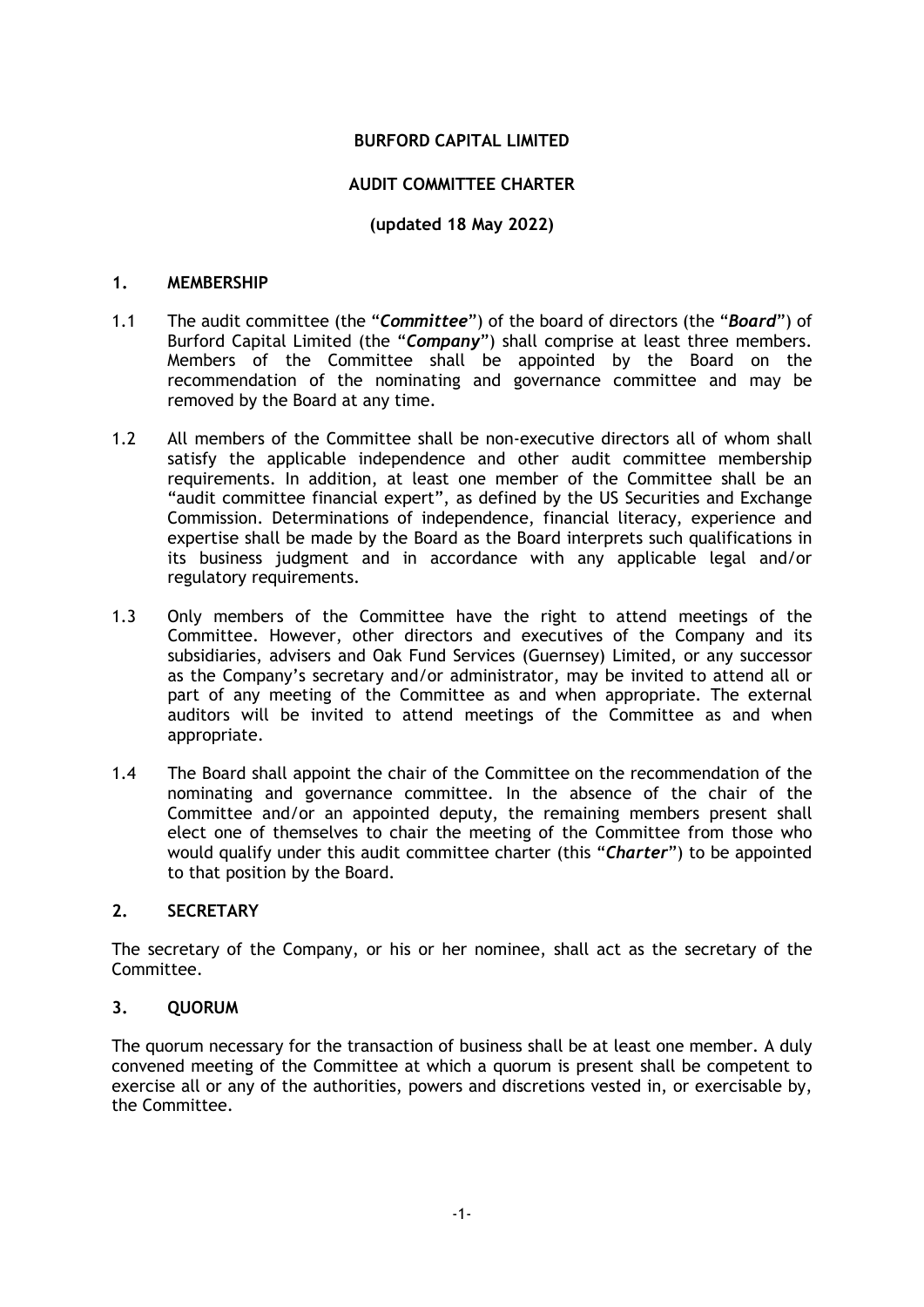# **4. FREQUENCY OF MEETINGS**

The Committee shall meet at least four times per year at appropriate times in the reporting and audit cycle and otherwise as required or requested by any member of the Committee or otherwise as and when appropriate and necessary.

## **5. NOTICE OF MEETINGS**

- 5.1 Meetings of the Committee shall be called on reasonable notice by the secretary of the Committee at the request of any of the members of the Committee or at the request of external auditors if they consider it necessary.
- 5.2 Unless otherwise agreed, notice of each meeting of the Committee confirming the venue, time and date, together with an agenda of items to be discussed, shall be forwarded to each member of the Committee in advance of the meeting of the Committee.

## **6. VOTING ARRANGEMENTS**

- 6.1 Each member of the Committee shall have one vote which may be cast on matters considered at the meeting. Votes can be cast by members attending a meeting of the Committee or by written consent.
- 6.2 If a matter that is considered by the Committee is one where a member of the Committee (either directly or indirectly) has a personal interest, that member shall not be permitted to vote at the meeting.
- 6.3 Save where he has a personal interest, the chair of the Committee will have a casting vote.

# **7. MINUTES OF MEETINGS**

- 7.1 The secretary of the Committee shall minute the proceedings and resolutions of all meetings of the Committee, including the names of those present and in attendance.
- 7.2 Meetings of the Committee may be held telephonically or by other electronic means to the extent permitted by the Company's organizational documents and applicable law.
- 7.3 The chair of the Committee shall ascertain, at the beginning of each meeting of the Committee, the existence of any conflicts of interest and the secretary of the Committee shall minute them accordingly.
- 7.4 Draft minutes of meetings of the Committee shall be circulated promptly to all members of the Committee. Once approved, minutes should be circulated to all other members of the Board unless it would be inappropriate to do so.

## **8. DUTIES**

## 8.1 **Financial Reporting**

8.1.1 The Committee shall monitor the integrity of the financial statements of the Company, including its annual and interim reports, management statements, preliminary results announcements and any other formal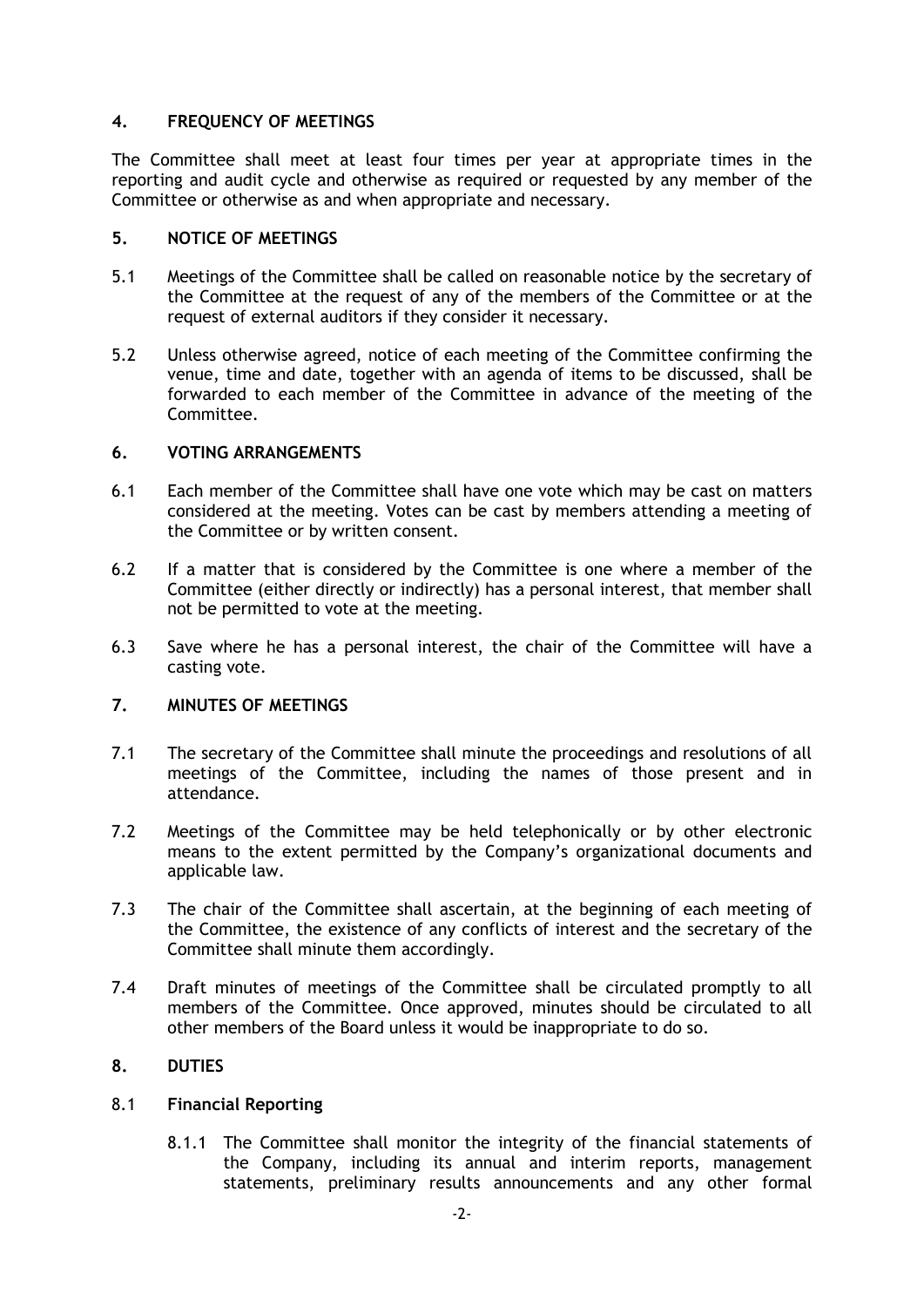announcement relating to its financial performance, reviewing significant financial reporting issues and judgements which they contain.

- 8.1.2 The Committee shall review and challenge where necessary:
	- (a) the consistency of, and any changes to, accounting policies both on a period-over-period basis and across the Company and its subsidiaries;
	- (b) the methods used to account for significant or unusual transactions where different approaches are possible;
	- (c) whether the Company has followed appropriate accounting standards and made appropriate estimates and judgements, taking into account the views of the external auditor;
	- (d) the clarity of disclosure in the Company's financial reports and the context in which statements are made; and
	- (e) all material information presented with the financial statements, such as the business review and any corporate governance statement (insofar as it relates to the audit and risk management).
- 8.1.3 The Committee shall have the full power delegated by the Board to approve and sign on behalf of the Board the Company's annual audited and interim unaudited financial statements, the letter of representation addressed to the auditors related thereto, the auditors' letter of engagement and any other documents which the chair of the Committee in his or her reasonable discretion considers expedient or necessary in connection with the foregoing.

## 8.2 **Internal Controls and Risk Management Systems**

The Committee shall:

- 8.2.1 keep under review the effectiveness of the Company's internal controls and risk management systems; and
- 8.2.2 review and approve the statements to be included in the annual report concerning internal controls and risk management.

#### 8.3 **Whistleblowing**

The Committee shall review the Company's arrangements for concerns to be raised, in confidence, about possible wrongdoing in financial reporting or other matters. The Committee shall ensure that these arrangements allow proportionate and independent investigation of such matters and appropriate follow up action. The Committee shall review the Company's procedures for detecting fraud.

#### 8.4 **Internal Audit**

The Committee shall keep under review (and advise the Board on) the need for an internal audit function.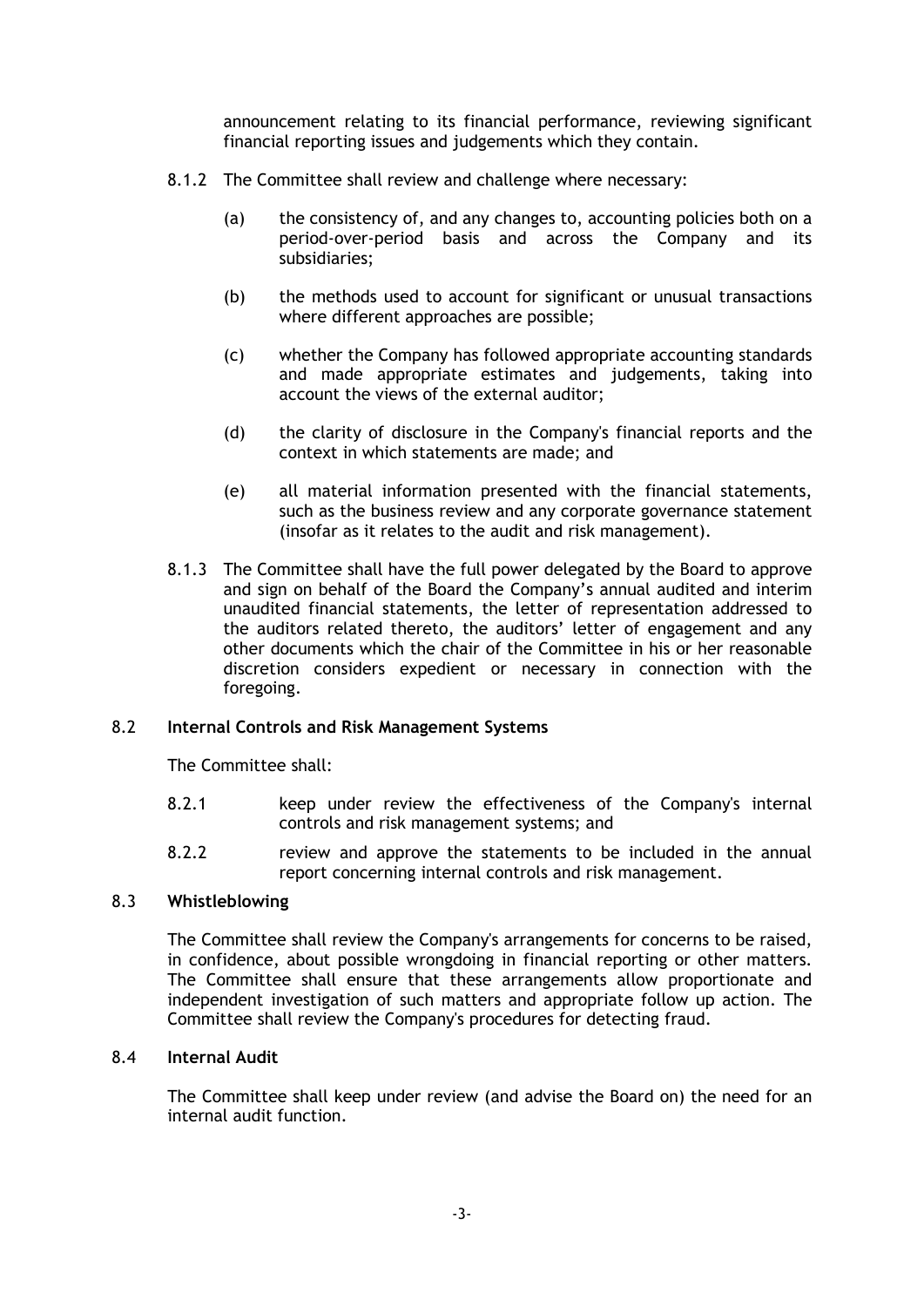#### 8.5 **External Audit**

The Committee shall:

- 8.5.1 consider and make recommendations to the Board, to be put to shareholders for approval at the annual general meeting of the Company, in relation to the appointment, re-appointment and removal of the Company's external auditor, including evaluating the external auditor's qualifications and independence and in relation thereto whether the external auditor provides any consulting, auditing or tax services to the Company or any of its subsidiaries. The Committee shall oversee the selection process for new external auditors and, if an external auditor resigns, the Committee shall investigate the issues leading to such resignation and decide whether any action is required;
- 8.5.2 oversee the relationship with the external auditor including (but not limited to):
	- (a) evaluation and approval of their remuneration, whether fees for audit or non-audit services and that the level of fees is appropriate to enable an adequate audit to be conducted;
	- (b) evaluation and approval of their terms of engagement, including any engagement letter issued at the start of each audit and the scope of the audit;
	- (c) assessing annually the external auditor's independence and objectivity taking into account relevant professional and regulatory requirements and the relationship with the external auditor as a whole, including the provision of any non-audit services, and receiving the external auditor's specific representations as to its independence, which shall delineate all relationships between the external auditor and the Company and its affiliates, consistent with Public Company Accounting Oversight Bureau Rule 3526 or any other applicable auditing standard;[1](#page-3-0)
	- (d) satisfying itself that there are no relationships (such as family, employment, investment, financial or business) between the external auditor and the Company (other than in the ordinary course of business);

<span id="page-3-0"></span><sup>&</sup>lt;sup>1</sup> Pre-approval of the Committee for non-audit services is not required so long as (i) the aggregate amount of all such permissible non-audit services provided to the Company constitutes not more than 5% of the total amount of revenues paid by the Company to the auditor during the fiscal year in which the permissible non-audit services are provided, (ii) the permissible non-audit services were not recognized by the Company at the time of the engagement to be non-audit services and (iii) such services are promptly brought to the attention of the Committee and approved by the Committee prior to the completion of the audit.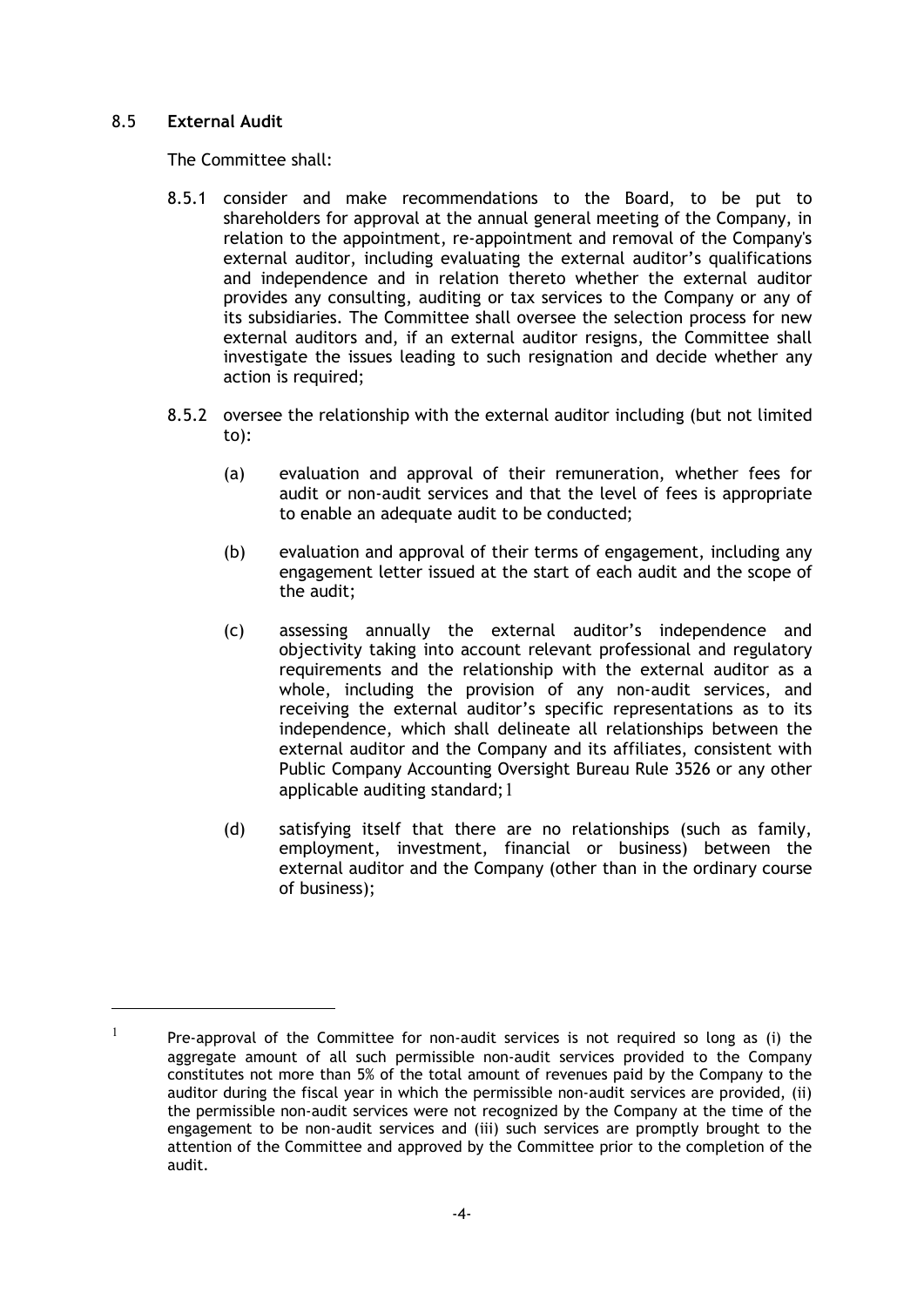- (e) monitoring the external auditor's compliance with relevant ethical and professional guidance on the rotation of audit partners, the level of fees paid by the Company compared to the overall fee income of the firm, office and partner and other related requirements;
- (f) assessing annually the external auditor's qualifications, expertise and resources and the effectiveness of the audit process which shall include a report from the external auditor on their own internal quality procedures; and
- (g) engaging in a dialogue with the external auditor with respect to any disclosed relationships or services that may impact the objectivity and independence of the external auditor;
- 8.5.3 meet regularly with the external auditor, including once at the planning stage before the audit and once after the audit at the reporting stage;
- 8.5.4 meet the external auditor at least once a year, without senior management being present, to discuss their remit and any issues arising from the audit;
- 8.5.5 review and approve the annual audit plan and ensure that it is consistent with the scope of the audit engagement;
- 8.5.6 review the findings of the audit with the external auditor, including, among others:
	- (a) a discussion of any major issues which arose during the audit;
	- (b) any accounting and audit judgments; and
	- (c) levels of errors identified during the audit,

and the Committee shall also review the effectiveness of the audit;

- 8.5.7 review any representation letter(s) requested by the external auditor before it is/they are signed by management;
- 8.5.8 review the management letter(s) and proposed responses to the auditor's findings and recommendations; and
- 8.5.9 develop and implement a policy on the supply of non-audit services by the external auditor, taking into account any relevant ethical guidance on the matter.

#### **9. REPORTING RESPONSIBILITIES**

- 9.1 The chair of the Committee shall report to the Board on the Committee's proceedings after each meeting of the Committee on all matters within the Committee's duties and responsibilities.
- 9.2 The Committee shall make whatever recommendations to the Board it deems appropriate on any area within its remit where action or improvement is needed.